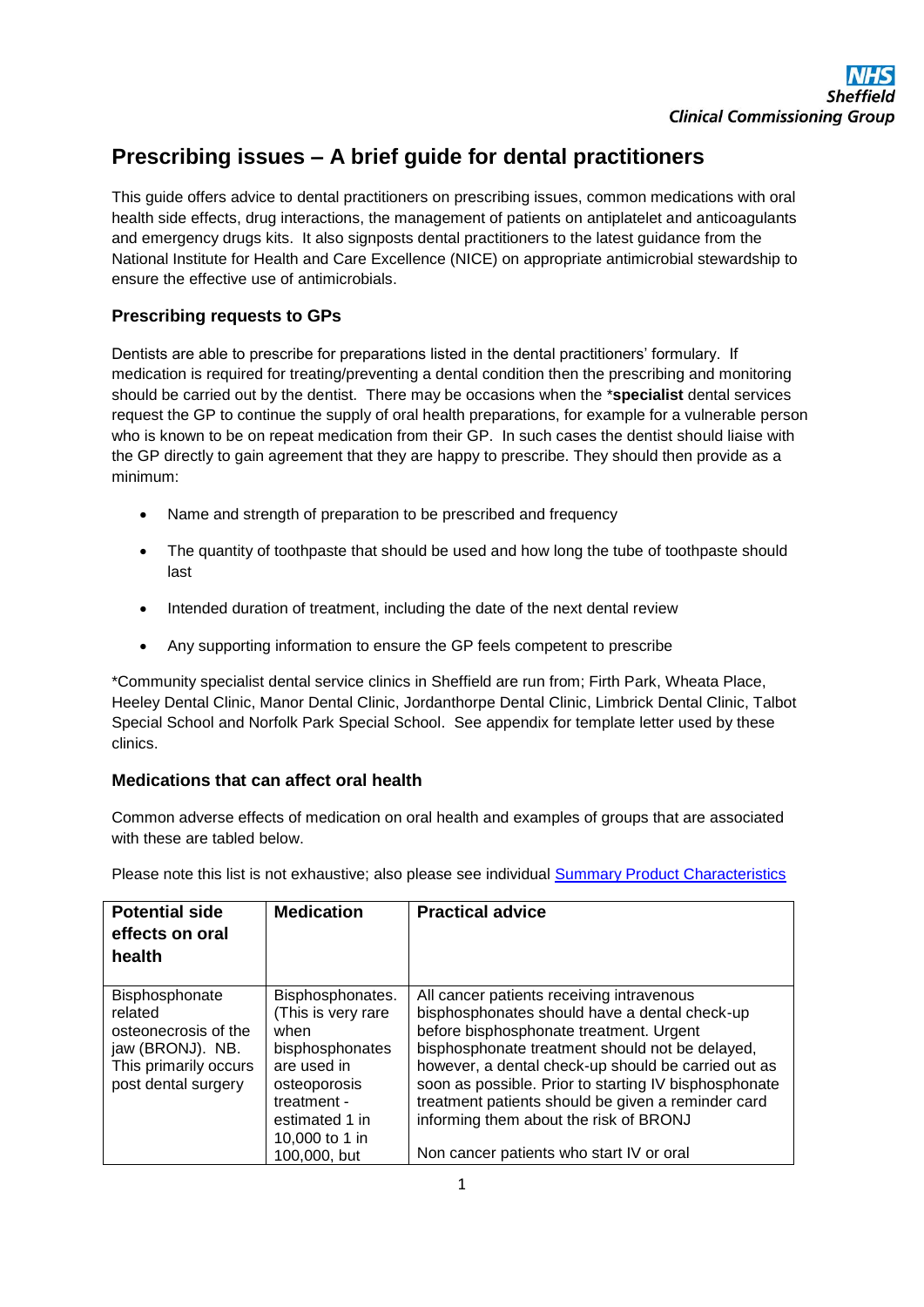|                                    | occurs more<br>frequently in<br>oncology<br>treatment and is<br>dose-dependent.<br>The risk of<br>BRONJ may be<br>greater for<br>patients receiving<br>intravenous<br>bisphosphonates)     | bisphosphonates should have a dental examination<br>before starting treatment if they have poor dental<br>health, although it is good practice for all patients to<br>have had a recent examination so any treatment can<br>be carried out prior to starting the bisphosphonate.<br>All patients should be encouraged to maintain good<br>oral hygiene, have routine dental check-ups, and<br>immediately report any oral symptoms such as dental<br>mobility, pain or swelling.<br>Follow guidance in Delivering Better Oral Health<br>https://www.gov.uk/government/uploads/system/uplo<br>ads/attachment_data/file/367563/DBOHv32014OCT<br>MainDocument_3.pdf                                                                                                                                                                                                                                         |
|------------------------------------|--------------------------------------------------------------------------------------------------------------------------------------------------------------------------------------------|----------------------------------------------------------------------------------------------------------------------------------------------------------------------------------------------------------------------------------------------------------------------------------------------------------------------------------------------------------------------------------------------------------------------------------------------------------------------------------------------------------------------------------------------------------------------------------------------------------------------------------------------------------------------------------------------------------------------------------------------------------------------------------------------------------------------------------------------------------------------------------------------------------|
| Osteonecrosis of the<br>jaw (ONJ)  | Denosumab<br>$(60mg - rare,$<br>$120mg -$<br>common)                                                                                                                                       | It is important to evaluate patients for risk factors for<br>ONJ before starting treatment (NB. the Metabolic<br>Bone Centre ensures this is done prior to<br>commencing treatment). A dental examination with<br>appropriate preventive advice is recommended prior<br>to treatment with denosumab in patients with<br>concomitant risk factors.<br>All patients should be encouraged to maintain good<br>oral hygiene, receive routine dental check-ups, and<br>immediately report any oral symptoms such as dental<br>mobility, pain or swelling during treatment with<br>denosumab.<br>Follow guidance in Delivering Better Oral Health<br>https://www.gov.uk/government/uploads/system/uplo<br>ads/attachment_data/file/367563/DBOHv32014OCT<br>MainDocument_3.pdf                                                                                                                                  |
| Increased risk of<br>dental caries | Sugar containing<br>liquid medication                                                                                                                                                      | Prescribers should consider using a sugar free (SF)<br>preparation wherever possible if a liquid medication<br>is required.<br>Follow guidance in Delivering Better Oral Health<br>https://www.gov.uk/government/uploads/system/uplo<br>ads/attachment_data/file/367563/DBOHv32014OCT<br>MainDocument_3.pdf                                                                                                                                                                                                                                                                                                                                                                                                                                                                                                                                                                                              |
| Dry mouth<br>(xerostomia)          | Anticholinergics,<br>antihistamines,<br>stimulant<br>medication<br>(dexamfetamine/<br>methylphenidate),<br>antipsychotics*<br>and tricyclic<br>antidepressants.<br>*See clozapine<br>below | Review continued need for medication in conjunction<br>with GP to consider alternative options. If continued<br>need required, consider self-help techniques (e.g.<br>chewing sugar free gum, regularly sipping on water).<br>Salvia supplementation may be prescribed if above<br>measures not successful. See dental formulary<br>https://www.medicinescomplete.com/mc/bnf/current/<br>PHP9920-dental-practitioners-formulary.htm<br>Patients who need to continue on medication causing<br>a dry mouth may be more prone to tooth decay,<br>consider using fluoride preparations.<br>Avoid prescribing acidic preparations in dentate<br>patients. Examples of pH neutral prescribable<br>preparations are: Artificial saliva dental oral spray<br>DPF - oral spray BioXtra® - gel and spray<br>Follow guidance in Delivering Better Oral Health<br>https://www.gov.uk/government/uploads/system/uplo |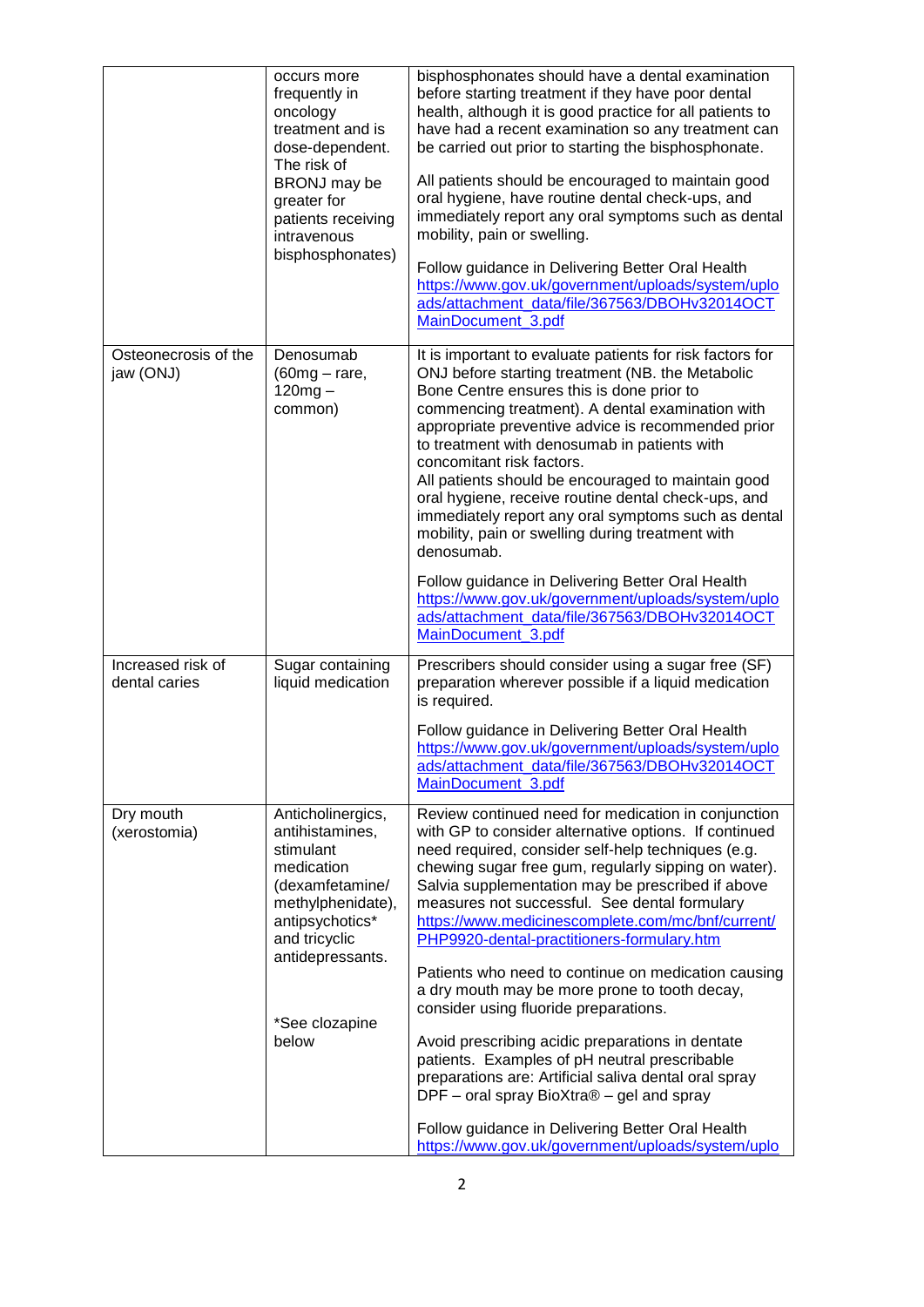|                                                                                                                                                                          |                                                                                                                                                                        | ads/attachment_data/file/367563/DBOHv32014OCT<br>MainDocument 3.pdf                                                                                                                                                                                                                                                                                                                                                                                                                                                                                                                                                                                                       |
|--------------------------------------------------------------------------------------------------------------------------------------------------------------------------|------------------------------------------------------------------------------------------------------------------------------------------------------------------------|---------------------------------------------------------------------------------------------------------------------------------------------------------------------------------------------------------------------------------------------------------------------------------------------------------------------------------------------------------------------------------------------------------------------------------------------------------------------------------------------------------------------------------------------------------------------------------------------------------------------------------------------------------------------------|
| Dyskinesia and<br>dystonia<br>characterised by<br>abnormal<br>movements of the<br>tongue or facial<br>muscles sometimes<br>associated with<br>abnormal jaw<br>movements. | Antipsychotic<br>(extrapyramidal<br>side effects<br>greater with the<br>first generation<br>antipsychotic<br>drugs - See BNF<br>for details on side<br>effect profile) | As symptoms can hinder dental care and<br>examination, management of these symptom should<br>be discussed with the overseeing clinician                                                                                                                                                                                                                                                                                                                                                                                                                                                                                                                                   |
| Hypersalivation                                                                                                                                                          | *Clozapine                                                                                                                                                             | Refer to overseeing specialist                                                                                                                                                                                                                                                                                                                                                                                                                                                                                                                                                                                                                                            |
| Gastrointestinal<br>ulceration, including<br>oral<br>Gingival<br>enlargement.                                                                                            | Nicorandil (rare)<br>Calcium channel<br>blockers                                                                                                                       | All non-healing oral ulcers should be urgently<br>referred for further assessment and investigation.<br>Benzydamine 0.15% mouthwash or spray may be<br>used for symptomatic relief.<br>Once a nicorandil related oral ulcer has been<br>diagnosed, consideration of dose reduction or<br>withdrawal of nicorandil on discussion with the GP<br>may be appropriate. However, this may depend on a<br>suitable alternative medication being available.<br>Nicorandil reduction/withdrawal should take place<br>only under the supervision of the GP or cardiologist.<br>Implement preventative measures including hygiene<br>therapy. If symptoms still persist liaise with |
|                                                                                                                                                                          | (depends on drug,<br>in the main, very<br>rare)<br>phenytoin (rare)                                                                                                    | overseeing GP/clinician.                                                                                                                                                                                                                                                                                                                                                                                                                                                                                                                                                                                                                                                  |
| Oral candidiasis                                                                                                                                                         | Inhaled<br>corticosteroids<br>(very common)                                                                                                                            | Where appropriate, patient to use a spacer device to<br>administer the inhaled corticosteroid, and counsel on<br>good inhaler technique. Patients can be signposted<br>to the community pharmacist for advice on inhaler<br>technique. After each dose advise to rinse with water<br>(or cleaning child's teeth) to remove any drug<br>particles.                                                                                                                                                                                                                                                                                                                         |
| Teeth grinding<br>(bruxism)                                                                                                                                              | Psychotropic<br>medicines e.g.<br>antidepressants<br>and<br>antipsychotics<br>(uncommon)                                                                               | If symptomatic and persistent, consider biteguard<br>and physiotherapy,                                                                                                                                                                                                                                                                                                                                                                                                                                                                                                                                                                                                   |

## **Emergency drugs kit**

Dentists should base their decision on what drugs to carry in their emergency drugs list based on their own expert opinion and on the evidence available. Many dental practices and the CPR teams that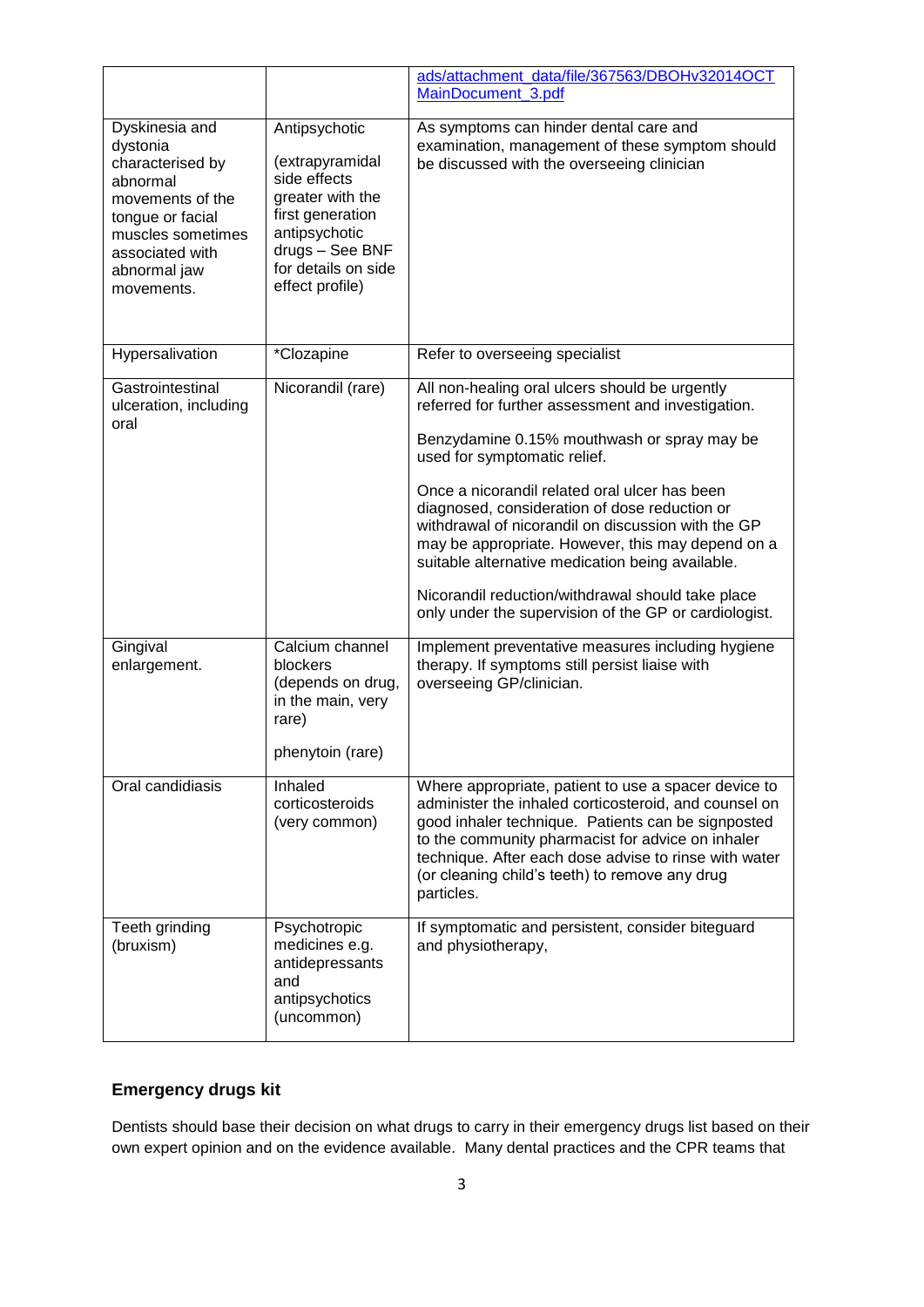visit them have historically referred to the Resuscitation Council (UK) guidance. The Council has now re-published its cardiac guidance but this update does not include an advised list of emergency drugs. The Scottish Office (the National Dental Advisory Committee of the Scottish Government) published the following list in 2015, which reflects what was in the historical Resuscitation Council document, adapted locally to reflect current licensed preparations;

- Glyceryl trinitrate spray (400 micrograms per metered dose)
- Salbutamol inhaler (100 micrograms per activation)
- Adrenaline (1 ml ampoules or pre-filled syringes of 1:1000 solution for intramuscular injection) *Note that pre-filled syringes are useful in an emergency situation for ease of use.*
- Aspirin (300 mg dispersible tablets)
- Glucagon (for intramuscular injection of 1 mg)
- Oral glucose/sugar e.g. non-diet fizzy drinks, glucose gel, powdered glucose and sugar lumps
- Midazolam buccal liquid \* (Buccolam® 2.5mg, 5mg, 7.5mg and 10 mg oromucosal solution is licensed in children under 18 years)
- Oxygen cylinder: at least 30 minutes supply at 15 litres/minute.

\*Midazolam/Buccolam® –medication should be given if seizures are prolonged (convulsive movements lasting 5 minutes or longer). Buccolam® might be usefully administered while waiting for ambulance treatment, but the decision to do this will depend on individual circumstances given the patient's medical history. Local community pharmacists can supply Buccolam® against a written requisition (an FP10CDF form should be used). Forms can be obtained from Primary Care Support England, phone number – 01302566620 NB. Midazolam is a schedule 3 controlled drug but in this form (Buccolam®) it does not require storage in safe custody.

The full Scottish guidance is available here: [www.gov.scot/Publications/2015/01/8495/downloads#res469019](http://www.gov.scot/Publications/2015/01/8495/downloads#res469019)

Each practice must make a decision as to what it carries. Dental practices should have Standard Operating Procedures (SOP) in place to manage the safe use and disposal of Emergency Medications. SOPs should include:

- Ordering
- Storage All emergency drug kits should be stored in a locked drugs cabinet or cupboard when clinics are closed.
- Stock and date checking
- Disposal
- Training and competency

## **Managing a dental patient taking an anticoagulant or antiplatelet drug(s)**

Advise patients on anticoagulants or antiplatelets to inform dental practitioners of treatment at each dental appointment.

The Scottish Dental Clinical Effectiveness Programme (SDCEP) has produced guidance on the management of dental patients taking anticoagulants or antiplatelet drugs.

See link for quick reference guide - [http://www.sdcep.org.uk/wp-content/uploads/2015/09/SDCEP-](http://www.sdcep.org.uk/wp-content/uploads/2015/09/SDCEP-Anticoagulants-Quick-Reference-Guide.pdf)[Anticoagulants-Quick-Reference-Guide.pdf](http://www.sdcep.org.uk/wp-content/uploads/2015/09/SDCEP-Anticoagulants-Quick-Reference-Guide.pdf)

See link for full guidance - [http://www.sdcep.org.uk/wp-content/uploads/2015/09/SDCEP-](http://www.sdcep.org.uk/wp-content/uploads/2015/09/SDCEP-Anticoagulants-Guidance.pdf)[Anticoagulants-Guidance.pdf](http://www.sdcep.org.uk/wp-content/uploads/2015/09/SDCEP-Anticoagulants-Guidance.pdf)

This guidance aims to provide clear and practical advice to enable the dental team to manage and treat this patient group. Please note, this reference does not include edoxaban which is a once a day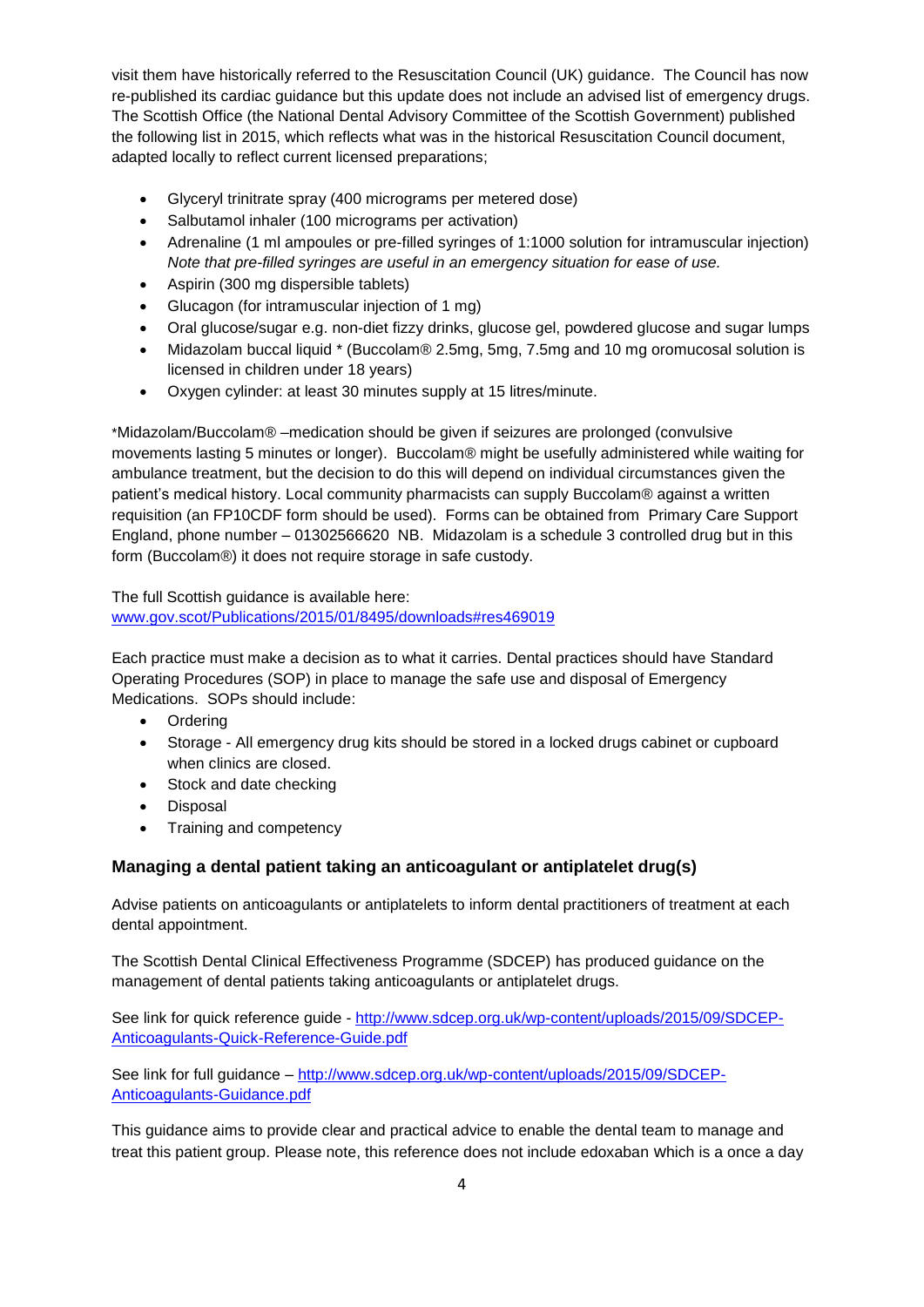DOAC (also known as NOAC). Dosing schedule advice for dental procedures for rivaroxaban should be followed for patients taking edoxaban, based on local expert opinion.

 Any bleeding complications following this advice should be reported through normal mechanisms (e.g. yellow card, overseeing clinician)

## **Low Molecular Weight Heparins (Dalteparin, Enoxaparin, Tinzaparin) - for procedures likely to cause bleeding**

Management depends on whether the patient is on a prophylactic or treatment dose.

## **Prophylactic doses for dalteparin (the LMWH currently used in Sheffield)**

| Dalteparin prophylactic doses                     |               |  |
|---------------------------------------------------|---------------|--|
| Weight <45kg or eGFR <20ml/min/1.73m <sup>2</sup> | 2500 units OD |  |
| Weight 45-99kg                                    | 5000 units OD |  |
| Weight 100-150kg                                  | 7500 units OD |  |
| Weight >150kg                                     | 5000 units BD |  |

- Ensure LMWH is injected in the **evening** (if taking it at a different time of day, doses may be moved forward by up to 4 hours each day, liaise with overseeing prescriber).
- Arrange dental appointment to be in the morning.
- If no problems/bleeding following dental work, restart LMWH in the evening at least 4 hours postprocedure.

#### *Treatment doses (i.e. any dose greater than a prophylactic dose)*

- If injecting LMWH once daily, take it in the **morning** (if taking it at a different time of day, doses may be moved forward by up to 4 hours each day).
- If injecting LMWH twice daily, continue at usual times.
- Arrange dental appointment to be in the morning.
- Omit LMWH on the morning of dental work.
- If no problems/bleeding following dental work, restart LMWH in the late afternoon/evening at least 4 hours post-procedure.

Note – If timing of injection is changing check who is administering the dalteparin, and liaise with the community nursing teams if necessary.

#### **Common drug interactions**

Please note this list is not exhaustive; also please see individual [SPC](http://www.medicines.org.uk/emc/) and [BNF](https://www.medicinescomplete.com/mc/bnf/current/PHP8848-interactions.htm)

| <b>Medication</b> | <b>Common interactions to</b><br>consider (refer to <b>BNF</b> and<br>individual SPCs for full list) | <b>Suggested action</b>                                                                                                                                   |
|-------------------|------------------------------------------------------------------------------------------------------|-----------------------------------------------------------------------------------------------------------------------------------------------------------|
| Metronidazole     | Warfarin                                                                                             | Avoid concomitant prescribing.<br>If concurrent use cannot be<br>avoided, contact the<br>anticoagulant service provider<br>to organise a reduction in the |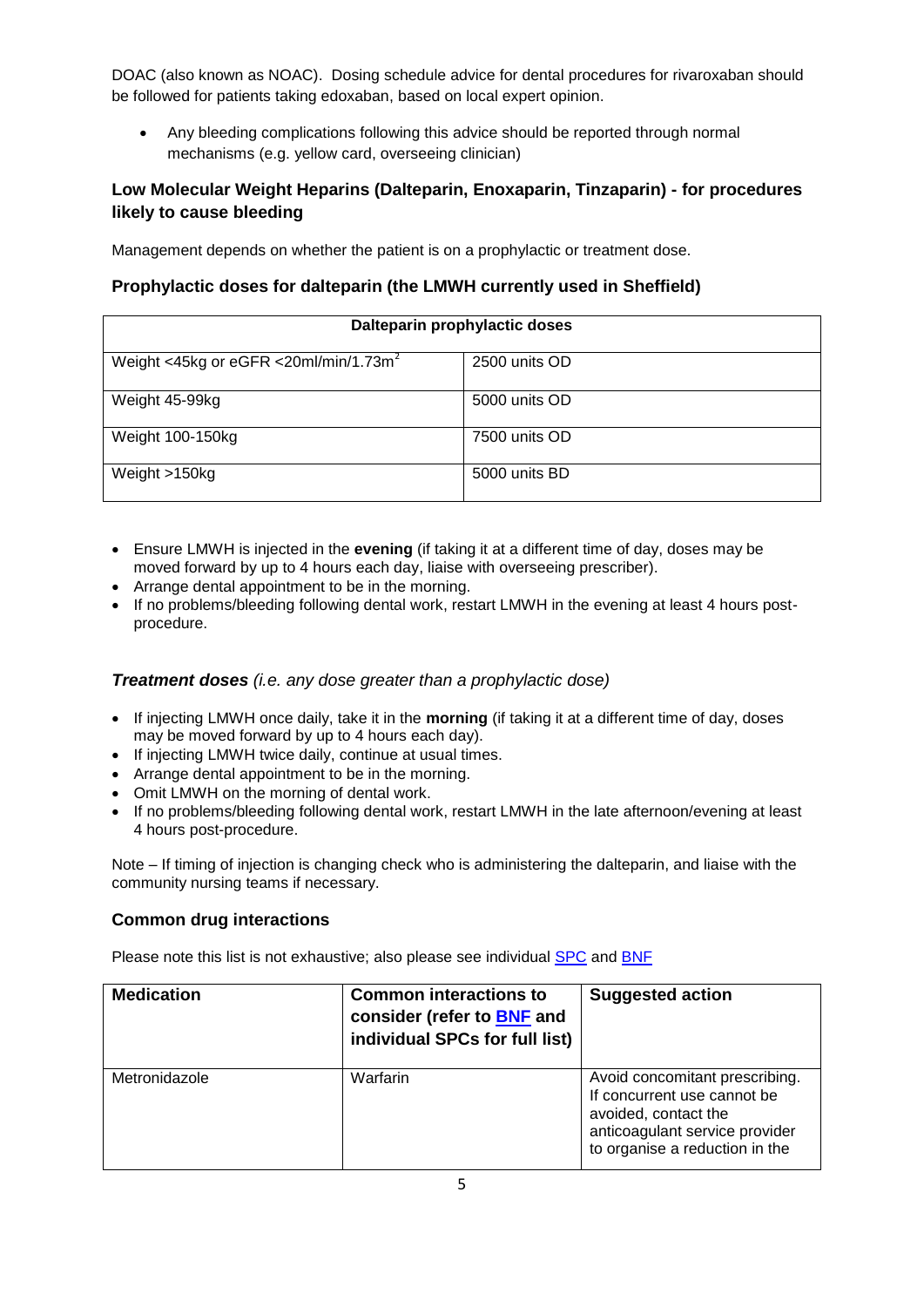|                                                                 | Cytotoxics (busulfan and<br>fluorouracil)                                                                                                   | warfarin dose and monitor<br>appropriately.<br>Discuss with overseeing<br>oncologist                                                                                                                                                                                                                                           |
|-----------------------------------------------------------------|---------------------------------------------------------------------------------------------------------------------------------------------|--------------------------------------------------------------------------------------------------------------------------------------------------------------------------------------------------------------------------------------------------------------------------------------------------------------------------------|
| Penicillins (e.g. amoxicillin)                                  | Warfarin - INR can be altered.                                                                                                              | Liaise with the overseeing GP<br>/clinician as it is recommended<br>that the INR is checked 3-7<br>days after starting the new<br>medication and the GP/clinician<br>will adjust warfarin dose<br>accordingly.                                                                                                                 |
|                                                                 | Combined oral contraceptives                                                                                                                | No extra precautions required<br>unless diarrhoea and vomiting<br>occurs. Instruct the patient to<br>seek advice from their GP if this<br>occurs. (see BNF)                                                                                                                                                                    |
| Antifungals: Fluconazole.                                       | Increases anticoagulant effect<br>of warfarin.<br>Numerous other interactions,<br>prescribers should refer to<br>current BNF for full list. | Increase in anticoagulant effect<br>is greater with larger doses and<br>in the elderly. Liaise with the<br>GP/clinican to ensure INR is<br>monitored appropriately and<br>warfarin dose adjusted<br>accordingly. Advise patients to<br>report any unexplained bruising<br>or bleeding.                                         |
| Antifungal: Miconazole (oral<br>gel).                           | Increases anticoagulant effect<br>of warfarin.<br>Numerous other interactions,<br>prescribers should refer to<br>current BNF for full list  | Avoid - potentially serious<br>interaction. Use nystatin instead                                                                                                                                                                                                                                                               |
| NSAIDs (e.g. aspirin,<br>diclofenac, ibuprofen)                 | Numerous interactions,<br>prescribers should refer to<br>current BNF for full list                                                          | Be aware of the potential<br>increased bleeding time post-<br>extraction. Local measures<br>may suffice with good post-<br>operative instructions. Do not<br>discharge patients until good<br>haemostasis post-surgery. If<br>necessary consider a local<br>haemostatic agent or suturing.                                     |
| Macrolides (e.g. erythromycin,<br>clarithromycin, azithromycin) | Numerous interactions,<br>prescribers should refer to<br>current BNF for full list                                                          |                                                                                                                                                                                                                                                                                                                                |
| Cephalosporins (e.g. cefalexin)                                 | Certain cephalosporins can<br>enhance the effect of warfarin                                                                                | Cefalexin and cefradine are<br>thought to be the safer<br>cephalosporins. If a<br>cephalosporin is required,<br>increased awareness required.<br>Please note there is an<br>increased risk of opportunistic<br>infections (e.g. C.difficile). The<br>Sheffield Formulary has no<br>specific indications for<br>cephalosporins. |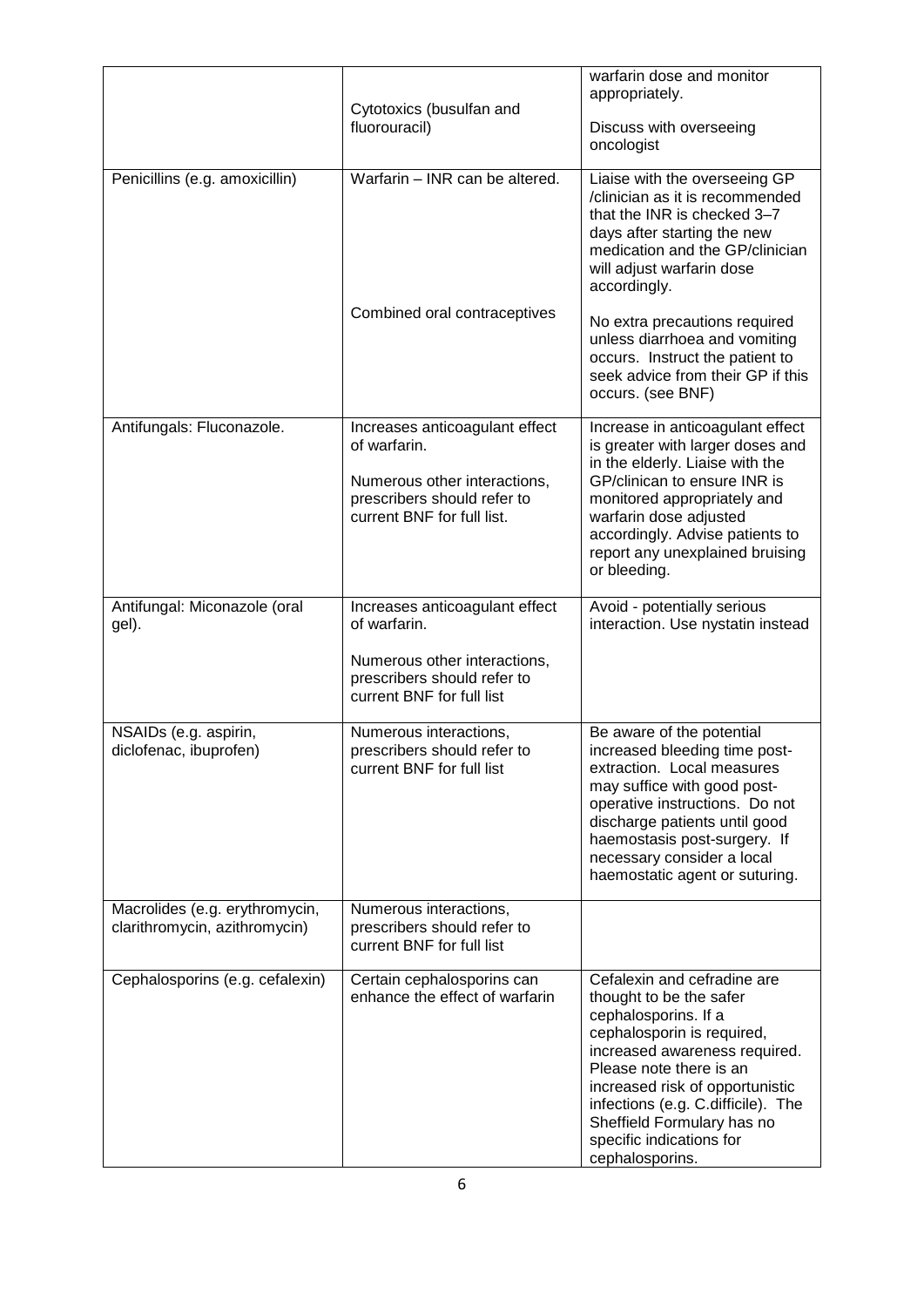| Tetracycline | Possible enhanced<br>anticoagulant effect of warfarin                           | Liaise with GP / overseeing<br>clinician to monitor INR<br>appropriately. |
|--------------|---------------------------------------------------------------------------------|---------------------------------------------------------------------------|
|              | Possible increase risk of benign<br>intracranial hypertension with<br>retinoids | Avoid concomitant use                                                     |

## **Antibiotic Stewardship**

Resistance to antimicrobials in increasing. In August 2015 NICE published good practice recommendations for the effective use of antimicrobials. Antibiotics should only be prescribed when this is clinically appropriate. Recommendations from the guidance include:

- When prescribing antimicrobials, prescribers should follow local or national guidelines on:
	- o prescribing the shortest effective course
	- o the most appropriate dose
	- o route of administration.
- When deciding whether or not to prescribe an antimicrobial, take into account the risk of antimicrobial resistance for individual patients and the population as a whole.
- When prescribing any antimicrobial, undertake a clinical assessment and document the clinical diagnosis (including symptoms) in the patient's record and clinical management plan.
- For patients in primary care who have recurrent or persistent infections, consider taking microbiological samples when prescribing an antimicrobial and review the prescription when the results are available.
- For patients who have non-severe infections, consider taking microbiological samples before making a decision about prescribing an antimicrobial, providing it is safe to withhold treatment until the results are available.

The full guidance and recommendations are available at: [https://www.nice.org.uk/guidance/ng15/resources/antimicrobial-stewardship-systems-and-processes](https://www.nice.org.uk/guidance/ng15/resources/antimicrobial-stewardship-systems-and-processes-for-effective-antimicrobial-medicine-use-1837273110469)[for-effective-antimicrobial-medicine-use-1837273110469](https://www.nice.org.uk/guidance/ng15/resources/antimicrobial-stewardship-systems-and-processes-for-effective-antimicrobial-medicine-use-1837273110469)

Further guidance on prescribing is available from the Faculty of General Dental Practice: <http://www.fgdp.org.uk/content/publications/antimicrobial-prescribing-for-general-dental-pract.ashx>

## **Antibiotic Guardian**

Antibiotic resistance is one of the biggest threats facing us today. Without effective antibiotics many routine treatments will become increasingly dangerous. To slow resistance we need to cut the use of unnecessary antibiotics. Dentists are encouraged to make a pledge and become an antibiotic guardian to show commitment to support this health risk. Pledges can be made here <http://antibioticguardian.com/>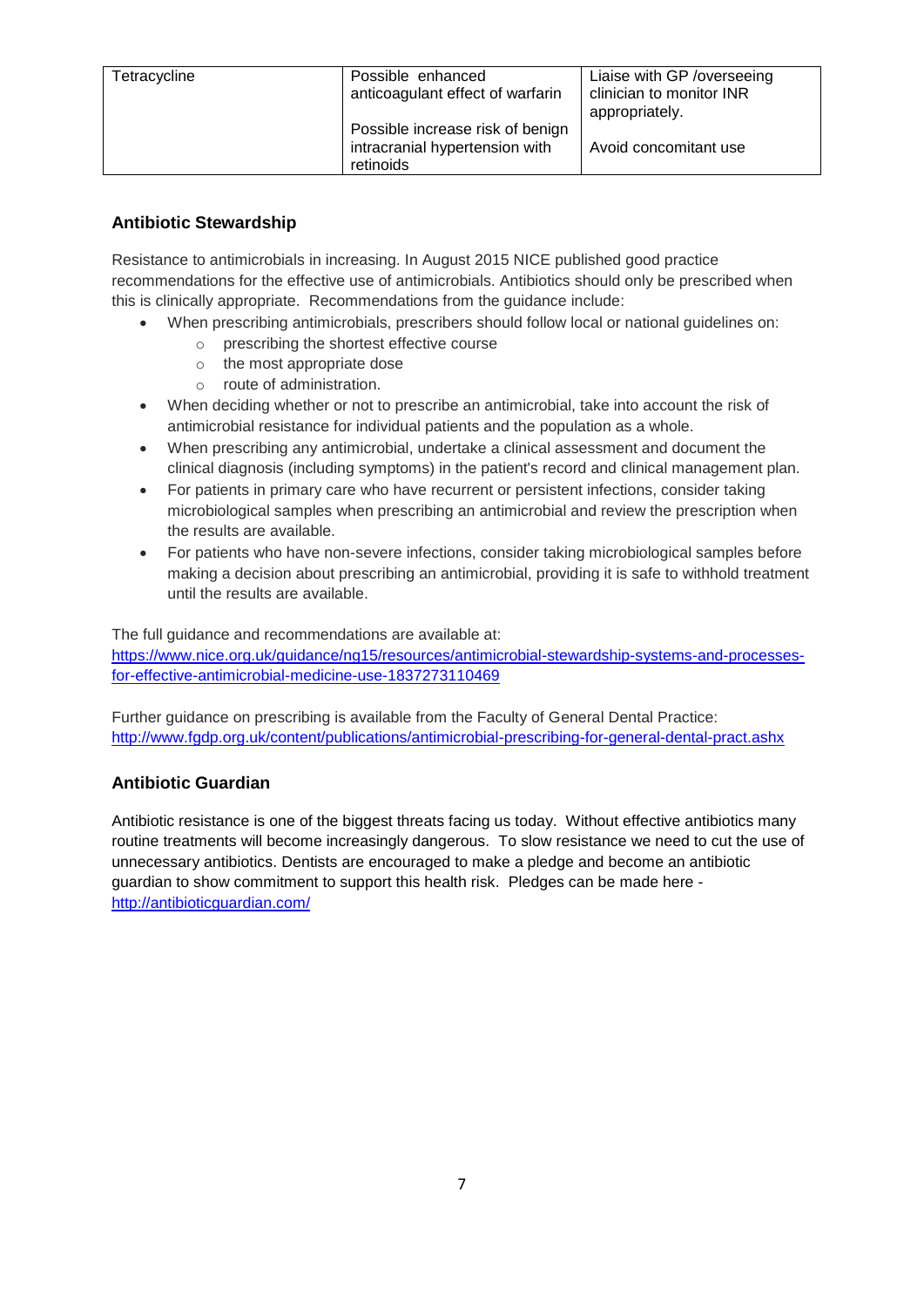## **References**

Public Health England - Delivering better oral health: an evidence-based toolkit for prevention [https://www.gov.uk/government/publications/delivering-better-oral-health-an-evidence-based-toolkit](https://www.gov.uk/government/publications/delivering-better-oral-health-an-evidence-based-toolkit-for-prevention#history)[for-prevention#history](https://www.gov.uk/government/publications/delivering-better-oral-health-an-evidence-based-toolkit-for-prevention#history)

Electronic Medicines Compendium – SPC for alendronic acid <http://www.medicines.org.uk/emc/medicine/25809>

Electronic Medicines Compendium – SPC for Prolia <http://www.medicines.org.uk/emc/medicine/23127>

Clinical Knowledge Summaries - Candida – oral - <http://cks.nice.org.uk/candida-oral#!scenario:1>

Electronic Drug Tariff - [http://www.ppa.org.uk/edt/March\\_2015/mindex.htm](http://www.ppa.org.uk/edt/March_2015/mindex.htm)

MHRA Drug Safety Update - [https://www.gov.uk/drug-safety-update/nicorandil-risk-of-gastrointestinal](https://www.gov.uk/drug-safety-update/nicorandil-risk-of-gastrointestinal-ulceration)[ulceration](https://www.gov.uk/drug-safety-update/nicorandil-risk-of-gastrointestinal-ulceration)

Antibiotic prescribing in General Dental Practice – Primary Dental Journal; Feb 14, vol 3, no 1

UKMi Q and A - Saliva substitutes: Choosing and prescribing the right product [https://view.officeapps.live.com/op/view.aspx?src=http%3A%2F%2Fwww.ukmi.nhs.uk%2Ffilestore%2](https://view.officeapps.live.com/op/view.aspx?src=http%3A%2F%2Fwww.ukmi.nhs.uk%2Ffilestore%2Fukmias%2FNWQA190.6Salivasubstitutes.doc) [Fukmias%2FNWQA190.6Salivasubstitutes.doc](https://view.officeapps.live.com/op/view.aspx?src=http%3A%2F%2Fwww.ukmi.nhs.uk%2Ffilestore%2Fukmias%2FNWQA190.6Salivasubstitutes.doc)

NICE PH55 – Oral health: local authorities and Partners - <https://www.nice.org.uk/guidance/ph55>

Oral healthcare in prisons and secure settings in England - [https://www.bda.org/dentists/policy](https://www.bda.org/dentists/policy-campaigns/research/patient-care/Documents/oral_health_in_prisons_eng.pdf)[campaigns/research/patient-care/Documents/oral\\_health\\_in\\_prisons\\_eng.pdf](https://www.bda.org/dentists/policy-campaigns/research/patient-care/Documents/oral_health_in_prisons_eng.pdf)

MHRA Bisphosphonates: use and safety [https://www.gov.uk/government/publications/bisphosphonates-use-and-safety/bisphosphonates-use](https://www.gov.uk/government/publications/bisphosphonates-use-and-safety/bisphosphonates-use-and-safety)[and-safety](https://www.gov.uk/government/publications/bisphosphonates-use-and-safety/bisphosphonates-use-and-safety)

The management of dental patients taking anticoagulants or antiplatelet drugs [http://www.scottishdental.org/management-of-dental-patients-taking-anticoagulants-or-antiplatelet](http://www.scottishdental.org/management-of-dental-patients-taking-anticoagulants-or-antiplatelet-drugs-new-guidance-from-sdcep/)[drugs-new-guidance-from-sdcep/](http://www.scottishdental.org/management-of-dental-patients-taking-anticoagulants-or-antiplatelet-drugs-new-guidance-from-sdcep/)

Produced by; Claire Stanley (Medicines Management Pharmacist, Sheffield CCG), Heidi Taylor (Clinical Effectiveness Pharmacist, Sheffield CCG), John Heyes (Clinical Advisor (Dental), NHSE), Kate Jones (Consultant in Dental Public Health, Public Health England) and Jo Adlington (Specialist in Special Care Dentistry, STHFT).

With thanks to colleagues at STHFT

Approved by APG: January 2016

Review date; January 2019